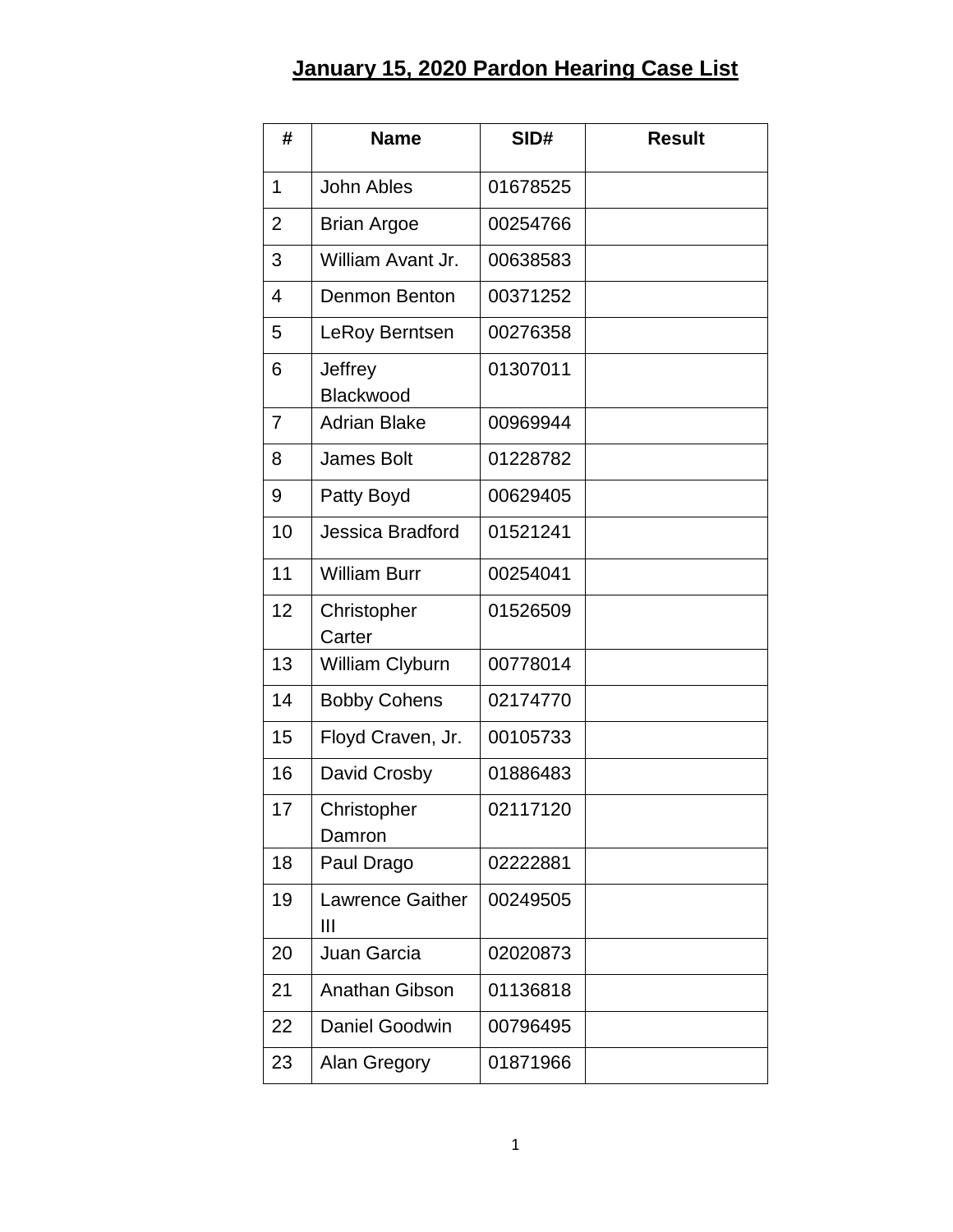## **January 15, 2020 Pardon Hearing Case List**

| 24 | Randall Harris, Jr.         | 00810409 |  |
|----|-----------------------------|----------|--|
| 25 | <b>Beverly</b><br>Henderson | 00363601 |  |
| 26 | <b>Lewis Hicks</b>          | 00426928 |  |
| 27 | Robert Holliday,<br>Jr.     | 01659538 |  |
| 28 | <b>Latimore Holmes</b>      | 00869337 |  |
| 29 | <b>Erik Hunter</b>          | 00766685 |  |
| 30 | <b>Adrion Hyatt</b>         | 02274740 |  |
| 31 | Julie Johnson               | 01063570 |  |
| 32 | <b>Raymond Keith</b>        | 01512631 |  |
| 33 | Karen Laymon                | 01429967 |  |
| 34 | <b>Eric Mack</b>            | 01234304 |  |
| 35 | <b>Robert Myers</b>         | 00792446 |  |
| 36 | <b>Herman Nesbitt</b>       | 01027061 |  |
| 37 | <b>Claudra Patterson</b>    | 01986980 |  |
| 38 | <b>Eric Pee</b>             | 01683130 |  |
| 39 | Aron Samonia                | 01931040 |  |
| 40 | <b>Jason Sanders</b>        | 00903252 |  |
| 41 | <b>Patrick Shockley</b>     | 00675271 |  |
| 42 | <b>Bashan Smalls</b>        | 00708813 |  |
| 43 | <b>Bill Templeton</b>       | 00837842 |  |
| 44 | Raynundo Tucker             | 00943714 |  |
| 45 | Tameeka Wallace             | 00202019 |  |
| 46 | Agneta<br>Washington        | 01297542 |  |
| 47 | Timothy<br>Weatherford      | 01255430 |  |
| 48 | Danyel Wells                | 01952085 |  |